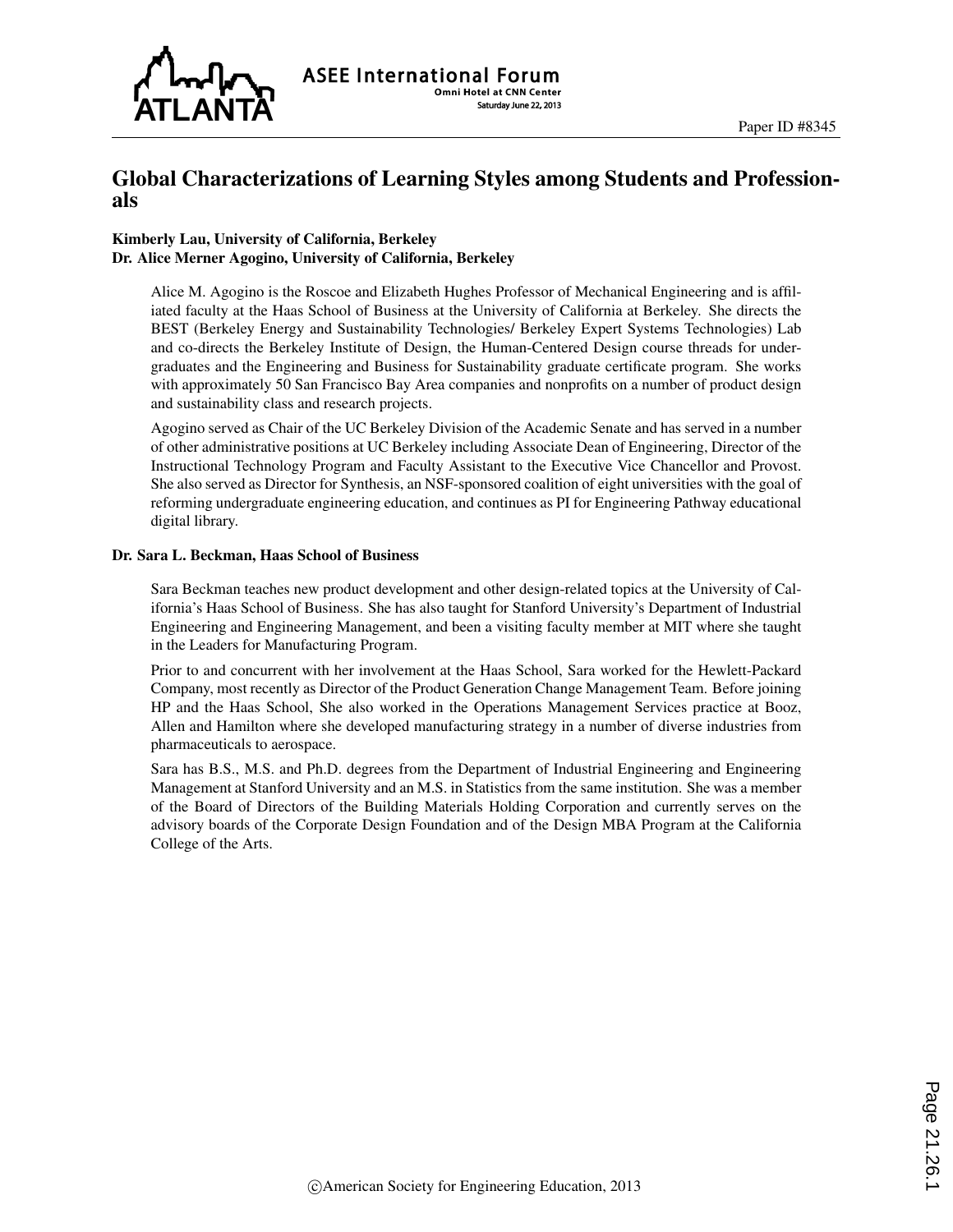# **Global Characterizations of Learning Styles among Students and Professionals**

#### **Abstract**

In this paper, we compare the learning styles of college students and professionals in design, engineering and business at various universities and organizations around the world. We focus on learning styles as defined by David Kolb's Experiential Learning Theory, and also consider factors such as gender, ethnicity, and discipline. We collected data from undergraduate-level and graduate-level students and also present data gathered from industry professionals in various design, engineering, and consulting firms in the United States and Australia. In our analyses, we draw comparisons among the international populations, as well as across fields of expertise and other demographics. The results allow us to characterize the learning styles of "engineers and managers" and discuss the implications for their education.

### **I. Introduction and Background**

Reports from the National Academies and accreditation agencies stress the importance of preparing engineers to be successful in a global, multidisciplinary workforce [1,2,5,17,18,19,21]. In this paper, we attempt to understand the dimensions of such a workforce by capturing and comparing learning styles in various populations across the world. In particular, we study learning styles as defined by David Kolb's Experiential Learning Theory [13,14]. Although there are many excellent tools available for assessment of learning or cognitive styles (e.g. Herrmann Brain Dominance Instrument [11,16], Index of Learning Styles [9,10], Big Five Personality Test [6,7]), we used the validated Kolb instrument because of its accessibility for research, shorter length questionnaire, the ability to benchmark against prior work [15], and its match with models of design or design thinking that we are teaching [3,4].

The Kolb model is based on the idea that "knowledge is created through the transformation of experience" and is defined by two main axes: *how we think about things* (Perception) and *how we do things* (Processing) [13,14]. These axes compose four quadrants, which represent the different learning styles: accommodating, assimilating, converging, and diverging (Figure 1). People may also have their strengths best represented on the extreme ends of the perception or processing axis, rather than in one of the quadrants. In these cases, the learning style is defined as "balanced-processing" (balanced between reflective observation and active experimentation) or "balanced-perception" (balanced between abstract conceptualization and concrete experience). According to early reports by Kolb, young children show an even balance of all learning styles, but move towards more abstract thinking as they grow older [14]. A recent study found that onethird of adults were converging, another third were assimilating, 20% were accommodating, and less than 10% were divergent [25].

Beckman and Barry [4] have found Kolb learning styles useful in considering the capabilities that designers and engineers need to move fluidly between concrete and abstract worlds, and to use both analysis and synthesis to create new designs. For instance, design teams may begin with observations (thus diverging), then build frameworks (through assimilating), settle on a list of imperatives (converging), and finally construct artifacts of their design solutions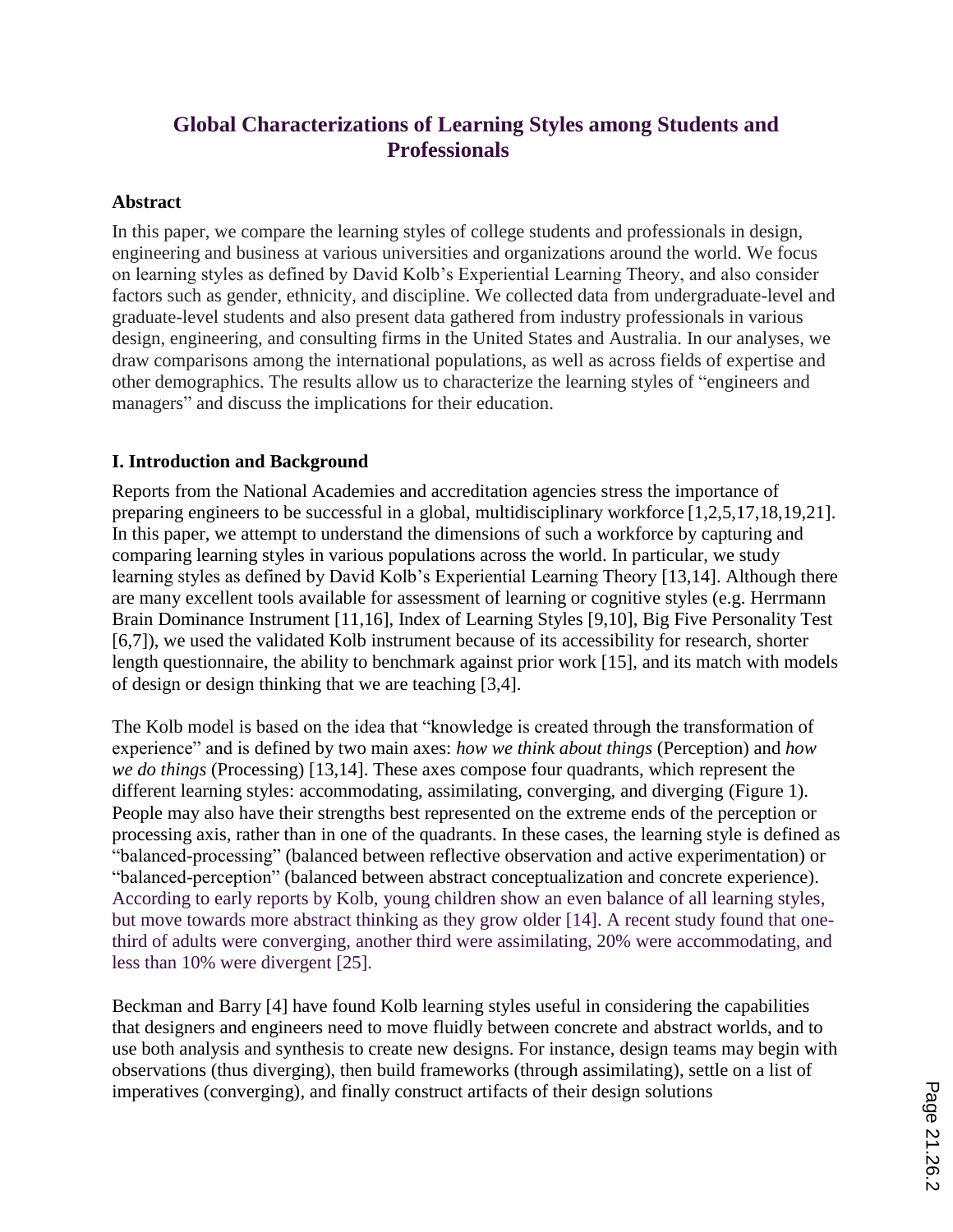(accommodating) (Figure 2). It is important to note that the best results are obtained when the students iterate through this cycle (i.e. the four quadrants) multiple times. As such, successful design teams must collectively demonstrate all four learning styles in the design process.



**Figure 2: Learning Styles and the Design Process [4]**

In this paper, we attempt to understand the various populations that engage in design activities – designers, engineers and businesspeople – by performing international and disciplinary comparisons of learning styles and comparing learning styles against demographic data, in particular – gender.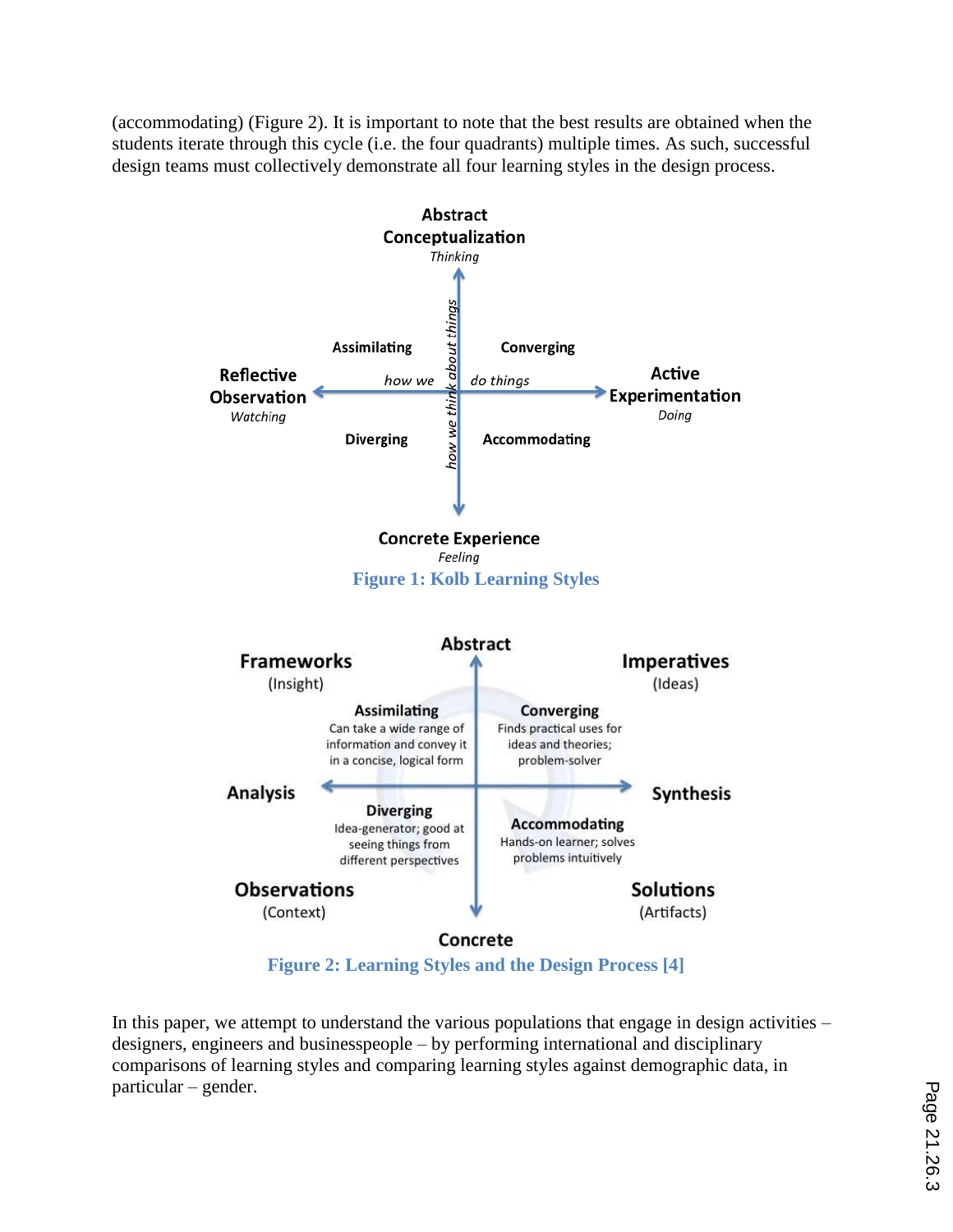### **II. Survey Populations and Methods**

Our data were gathered from a number of different populations, including both students and professionals (Table 1). Among the students, we have undergraduate and graduate populations from engineering, business administration, and other disciplines within the sciences and humanities.

The undergraduate student data were collected at three universities:

- 1. Korea Advanced Institute of Science and Technology (KAIST): from students taking a freshman-level course focused on the fundamentals of conceptual design and critical thinking [24].
- 2. Anonymous U.S. University: from the entire entering class of 2015 to a new Integrated Design Program (IDP).
- 3. University of California, Berkeley (UCB): from students enrolled in an upper-level course focused on the engineering design process and conceptual design of products.

The graduate student data were collected primarily from UCB, through various classes on design-related topics offered at the Haas School of Business, the California College of the Arts, and the College of Engineering.

From industry we collected data on a mix of professionals primarily from engineering and business, from companies ranging from a large international consultancy (primarily Australians) to a financial services provider (U.S.-based, but with multinational participants) to a large pharmaceutical company (U.S.-based, with U.S. and European participants). We also captured data from several executive education programs held by UC Berkeley at which a variety of industries were represented.

|               | Number of<br>Participants |
|---------------|---------------------------|
| Industry      | 1199                      |
| Undergraduate | 881                       |
| Graduate      | 1431                      |
| Total         | 3511                      |

### **Table 1: Overall Survey Population**

The data were collected via online surveys administered to the groups at the beginning of their classes (for the students) or programs (for the professionals). We collected information about learning styles, as well as demographic data about gender, ethnicity, job title (where applicable), and undergraduate major.

### **III. Results and Discussion**

### **A. Comparison of Learning Styles By Gender**

We start by seeking to determine whether or not the four learning styles are equally represented across genders. Table 2 shows the distribution of learning styles by gender. We use Pearson's Chi-Squared Test for categorical data to find that there are populations in which the learning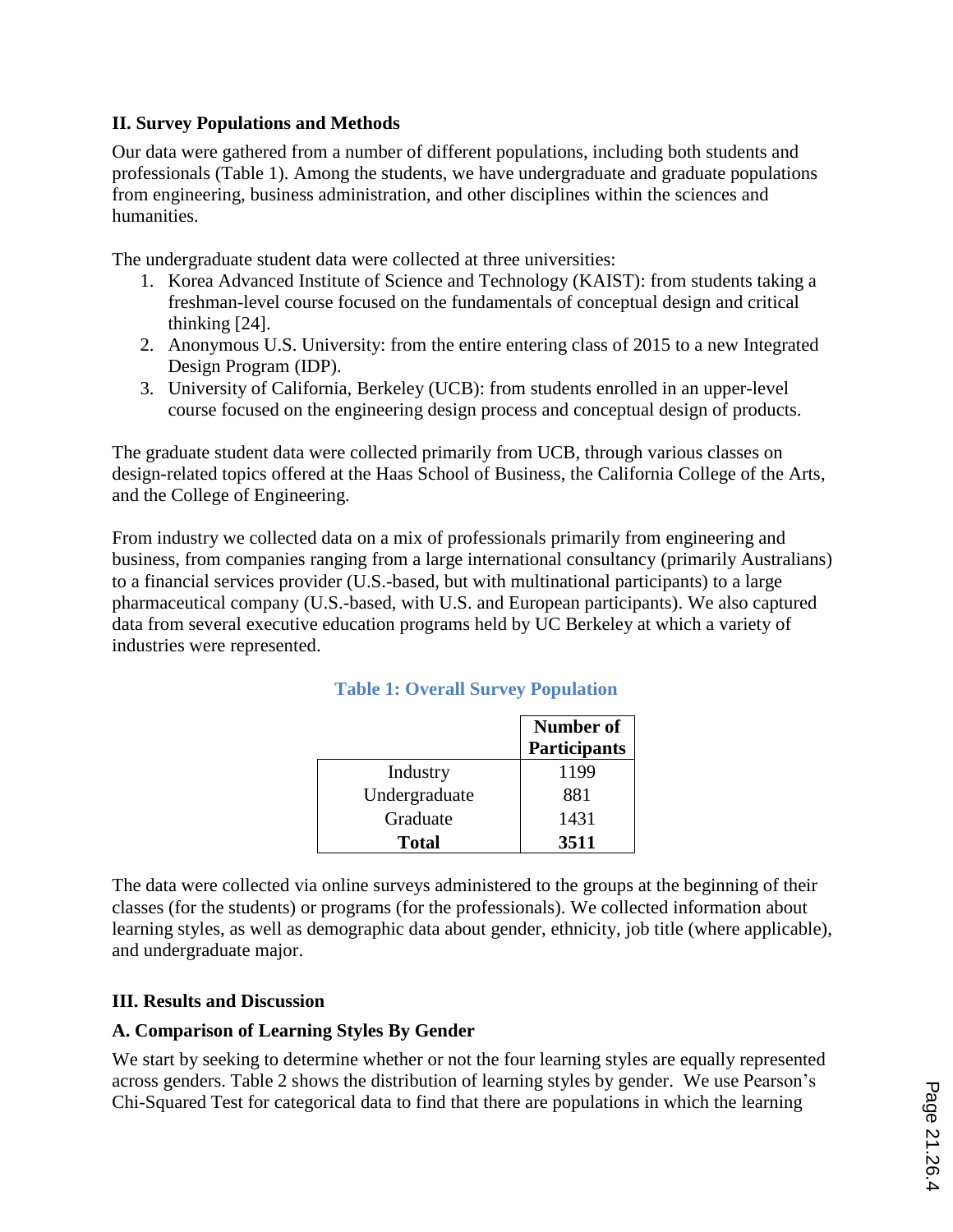styles of males and females differ, but this does not hold true for all populations, most notably the engineering populations.

|                              | <b>Entire Study Population</b> |     |      |     |  |  |
|------------------------------|--------------------------------|-----|------|-----|--|--|
|                              | Female                         |     | Male |     |  |  |
| Accommodating                | 186                            | 16% | 233  | 10% |  |  |
| Assimilating                 | 225                            | 19% | 607  | 25% |  |  |
| <b>Balanced - Perception</b> | 77                             | 7%  | 166  | 7%  |  |  |
| <b>Balanced - Processing</b> | 187                            | 16% | 245  | 10% |  |  |
| Converging                   | 429                            | 37% | 1114 | 46% |  |  |
| Diverging                    | 63                             | 5%  | 81   | 3%  |  |  |
| <b>Grand Total</b>           | 1167                           |     | 2446 |     |  |  |

### **Table 2: Distribution of Learning Styles in the Entire Study Population**

Table 3 summarizes the p-values for the significance of gender differences in each of the target populations in our study. We find statistical significance ( $p \le 0.05$ ) in six instances (highlighted in Table 3), suggesting that learning styles are different by gender in certain circumstances. Overall, we find a statistically significant difference in learning styles between females and males at aggregate levels, such as in the entire population of subjects.

#### **Table 3: Statistical Significance of Gender Differences in Each of the Study Populations**

|    | <b>Gender</b>                                   | p-value |
|----|-------------------------------------------------|---------|
|    | Entire population                               | 0.00    |
| 2  | Industry                                        | 0.09    |
| 3  | Graduates (All)                                 | 0.00    |
| 4  | Graduates (Engineering)                         | 0.29    |
| 5  | Graduates (MBA)                                 | 0.00    |
| 6  | Undergraduates (All)                            | 0.01    |
| 7  | Undergraduates (KAIST)                          | 0.49    |
| 8  | <b>Undergraduates (Business Administration)</b> | 0.02    |
| 9  | Undergraduates (Engineering)                    | 0.13    |
| 10 | Undergraduates (IDP)                            | 0.03    |

When we break down the overall population, we find that not all groups show statistically significant differences by gender. Collectively, the population of all graduate students ( $p = 0.00$ ), the population of all MBA students ( $p = 0.00$ ), the population of all undergraduate students ( $p =$ 0.01), and all undergraduate business students ( $p = 0.02$ ) show significant differences by gender. The industry population on its own ( $p = 0.09$ ), graduate engineering students ( $p = 0.29$ ), undergraduate engineering students ( $p = 0.13$ ), and KAIST students ( $p = 0.49$ ) do not show any statistically significant gender-related learning style differences. Perhaps the most interesting result here is that engineering students do not show gender differences while MBA and other student populations do.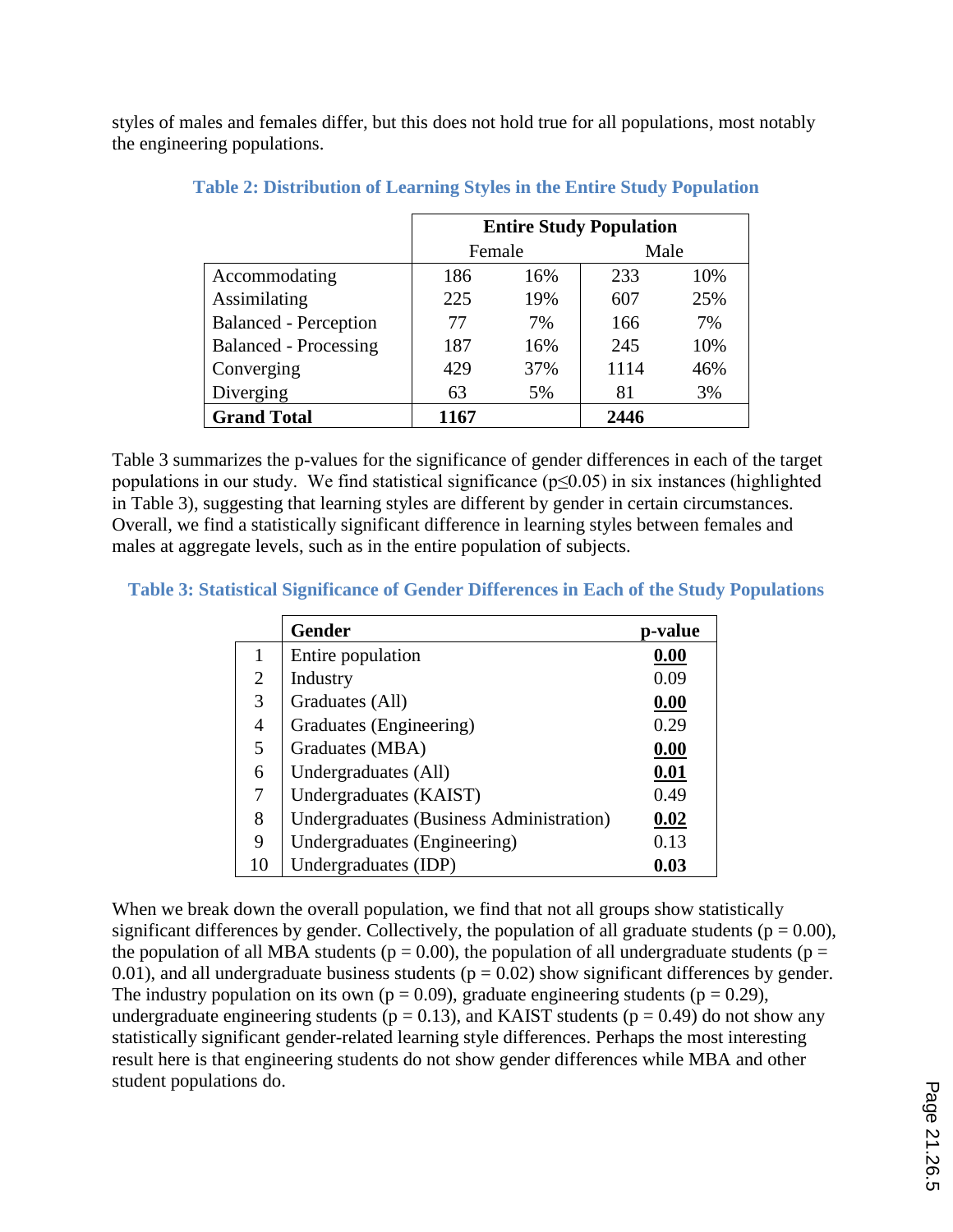A comparison of the distributions of learning styles among graduate MBA and engineering students is presented in Table 4, which highlights where some of the differences lie. In particular, it is interesting to observe that there are zero students with diverging learning styles among the engineering population at the graduate level.

A similar pattern emerges in an analysis of the undergraduate student population (Table 5). Just as for the graduate students, the learning styles of the undergraduate student population as a whole differ by gender ( $p = 0.02$ ).

|                              | <b>MBA</b> |        |     |      |          | <b>Engineering</b> |                |      |  |
|------------------------------|------------|--------|-----|------|----------|--------------------|----------------|------|--|
|                              |            | Female |     | Male |          | Female             |                | Male |  |
| Accommodating                | 59         | 16%    | 62  | 7%   |          | 15%                | 5              | 6%   |  |
| Assimilating                 | 62         | 17%    | 218 | 25%  | 8        | 24%                | 15             | 19%  |  |
| <b>Balanced - Perception</b> | 10         | 3%     | 36  | 4%   | $\theta$ | 0%                 | $\overline{4}$ | 5%   |  |
| <b>Balanced - Processing</b> | 54         | 15%    | 75  | 9%   |          | 21%                | 9              | 11%  |  |
| Converging                   | 155        | 43%    | 469 | 53%  | 13       | 39%                | 47             | 59%  |  |
| Diverging                    | 23         | 6%     | 18  | 2%   | $\theta$ | 0%                 | $\theta$       | 0%   |  |
| <b>Grand Total</b>           | 363        |        | 878 |      | 33       |                    | 80             |      |  |

#### **Table 4: Distribution of Learning Styles in Graduate Business and Engineering Students**

#### **Table 5: Distribution of Learning Styles in Undergraduate Students**

|                              | <b>Undergraduates</b> |        |     |      |  |
|------------------------------|-----------------------|--------|-----|------|--|
|                              |                       | Female |     | Male |  |
| Accommodating                | 59                    | 17%    | 66  | 13%  |  |
| Assimilating                 | 59                    | 17%    | 117 | 23%  |  |
| <b>Balanced</b> - Perception | 38                    | 11%    | 46  | 9%   |  |
| <b>Balanced - Processing</b> | 76                    | 22%    | 77  | 15%  |  |
| Converging                   | 97                    | 28%    | 177 | 34%  |  |
| Diverging                    | 20                    | 6%     | 35  | 7%   |  |
| <b>Grand Total</b>           | 349                   |        | 518 |      |  |

However, when we examine the individual populations of undergraduate students, by discipline or country (Table 6), we see that the more technical populations (KAIST and UCB Engineering) do not show statistically significant gender differences. By contrast, the learning styles of the less technical populations – UCB Business Administration and the IDP at a small, private university focused on Liberal Arts – do show statistically significant differences in learning styles between genders. This reveals an intriguing pattern, in which engineers or those in more technical fields seem to have no significant gender differences in Kolb learning styles. The gender neutral results in the technical student population could be due to a bias in self-selection or in socialization in technical majors.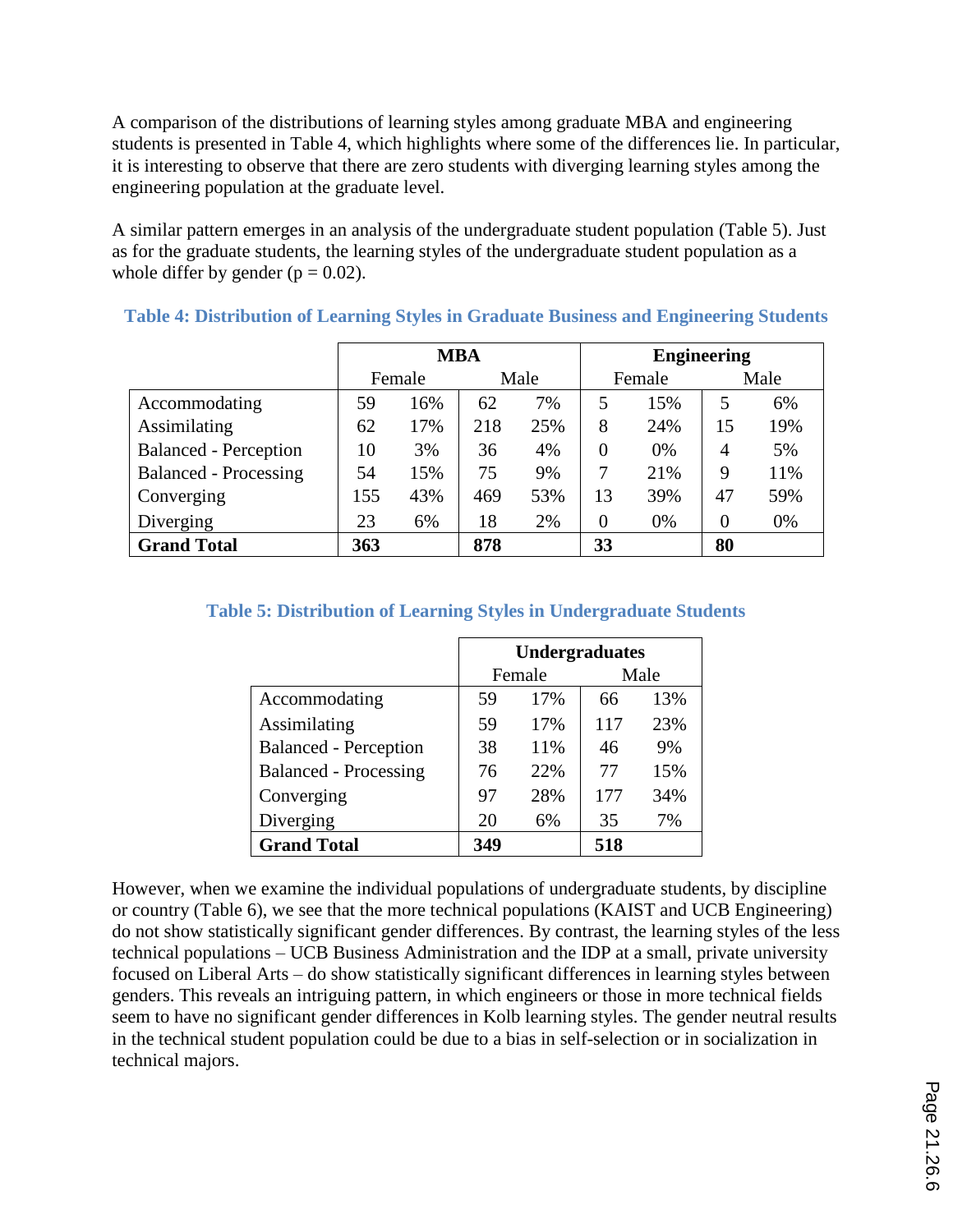|                          | <b>IDP</b> |      | <b>UCB</b> - Business<br><b>Administration</b> |      | UCB-<br><b>Engineering</b> |      | <b>KAIST</b> |      |
|--------------------------|------------|------|------------------------------------------------|------|----------------------------|------|--------------|------|
|                          | Female     | Male | Female                                         | Male | Female                     | Male | Female       | Male |
| Accommodating            | 24%        | 16%  | 12%                                            | 8%   | 15%                        | 8%   | 15%          | 14%  |
| Assimilating             | 13%        | 20%  | 18%                                            | 32%  | 19%                        | 16%  | 18%          | 27%  |
| Balanced -<br>Perception | 15%        | 4%   | 3%                                             | 11%  | 12%                        | 2%   | 11%          | 13%  |
| Balanced -<br>Processing | 34%        | 34%  | 21%                                            | 0%   | 8%                         | 21%  | 15%          | 12%  |
| Converging               | 11%        | 27%  | 41%                                            | 49%  | 27%                        | 34%  | 34%          | 28%  |
| Diverging                | 2%         | 0%   | 6%                                             | 0%   | 19%                        | 19%  | 7%           | 5%   |
| <b>Grand Total</b>       | 123        | 56   | 34                                             | 37   | 26                         | 106  | 131          | 269  |

### **Table 6: Distribution of Learning Styles in Undergraduate Students, by Institution and Major**

### **B. Comparison of Learning Styles by Status, Discipline and Geographic Location**

There are several other factors besides gender that distinguish the populations we studied, including status, discipline, and geographical location. In this section, we describe the outcome of comparisons of learning styles across these dimensions. The results of comparisons across academic institutions for the undergraduate students are summarized in Table 7, with statistical significance signified by p-value  $< 0.05$ . In this table, "US Universities" is an aggregate of data from UCB, CCA and IDP.

### **Table 7: Statistical Significance of Learning Style Differences between Undergraduate Populations by Institution and Major**

|                | <b>Undergraduate Students</b>    | p-value |
|----------------|----------------------------------|---------|
| 1              | <b>KAIST</b> vs. US Universities | 0.00    |
| $\overline{2}$ | KAIST vs. IDP                    | 0.00    |
| 3              | KAIST vs. UCB (Engineering)      | 0.00    |
| $\overline{4}$ | KAIST vs. UCB (Business Admin)   | 0.02    |
| 5              | KAIST vs. CCA                    | 0.72    |
| 6              | CCA vs. UCB (Engineering)        | 0.49    |
| 7              | CCA vs. IDP                      | 0.22    |
| 8              | IDP vs. UCB (Engineering)        | 0.00    |

The results for the Korean university students are most striking (Rows 1-5 in Table 7), as they show significantly significant differences with all of the other student populations studied except for the CCA students. Although it is not surprising that these technically-oriented students would show up as different than the design-oriented IDP students, it is surprising that they showed up differently than the UCB undergraduate engineering population. It could be that there are other factors at work, such as age (the population at KAIST consisted of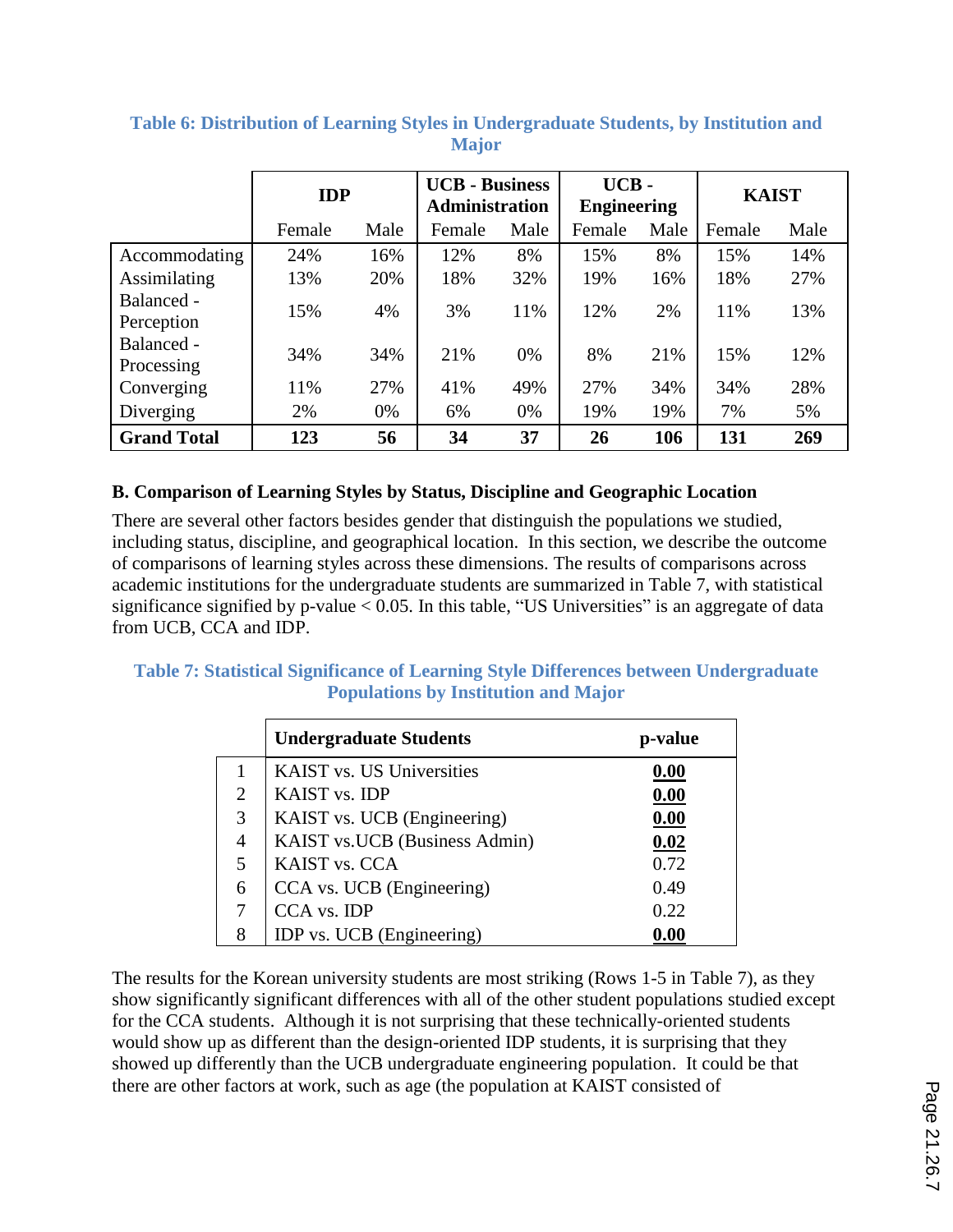Freshman/Sophomores, while the population at UCB was composed of Junior/Seniors) or cultural differences between the Korean education system and the U.S. one.

The only student population that KAIST is not statistically different from is that of the California College of the Arts (CCA) students. In fact, CCA students are not statistically different from any other population. This is surprising, considering the CCA students specialize in Art and Design, which are inherently different from the technical concentrations of the other undergraduate populations we surveyed. However, the lack of significance could very well be due to the small numbers of students from CCA that were part of our study population. Both KAIST and UCB (Engineering) show up as different than the population at IDP, suggesting that there is a difference in learning styles between engineering-focused students and design-focused ones.

Alternatively, we see high statistical difference between the IDP students with the UCB Engineering students ( $p = 0.00$ ), which is expected. Table 8 shows the learning styles of the undergraduate populations.

|                          |     | <b>KAIST</b> |     | <b>UCB</b><br>(Engr) |    | $UCB$ (BA) |     | <b>IDP</b> |                | <b>CCA</b> |
|--------------------------|-----|--------------|-----|----------------------|----|------------|-----|------------|----------------|------------|
| Accommodating            | 58  | 15%          | 15  | 10%                  | 8  | 8%         | 39  | 22%        | 5              | 17%        |
| Assimilating             | 97  | 24%          | 22  | 15%                  | 26 | 27%        | 27  | 15%        | 5              | 17%        |
| Balanced -<br>Perception | 49  | 12%          | 5   | 3%                   | 6  | 6%         | 20  | 11%        | $\overline{2}$ | 7%         |
| Balanced -<br>Processing | 53  | 13%          | 27  | 18%                  | 10 | 10%        | 61  | 34%        | 6              | 21%        |
| Converging               | 120 | 30%          | 44  | 29%                  | 45 | 46%        | 29  | 16%        | 10             | 34%        |
| Diverging                | 23  | 6%           | 37  | 25%                  | 3  | 3%         | 3   | 2%         |                | 3%         |
| <b>Grand Total</b>       | 400 | 100%         | 150 | 100%                 | 98 | 100%       | 179 | 100%       | 29             | 100%       |

# **Table 8: Learning Style Distribution of Undergraduate Population by Institution**

#### **Table 9: Learning Style Distribution of Professional Population compared with Student Population**

|                              |      | <b>Industry Professionals</b> |      | <b>Student Population</b> |
|------------------------------|------|-------------------------------|------|---------------------------|
| Accomodating                 | 146  | 12%                           | 256  | 12%                       |
| Assimilating                 | 301  | 25%                           | 479  | 22%                       |
| <b>Balanced</b> - Perception | 101  | 8%                            | 134  | 6%                        |
| <b>Balanced - Processing</b> | 94   | 8%                            | 298  | 13%                       |
| Converging                   | 515  | 43%                           | 958  | 43%                       |
| Diverging                    | 41   | 3%                            | 96   | 4%                        |
| <b>Grand Total</b>           | 1198 | 100%                          | 2221 | 100%                      |

We also compared the entire student population with the professional population (Table 9). At the aggregate level, the populations show no statistically significant difference in learning styles.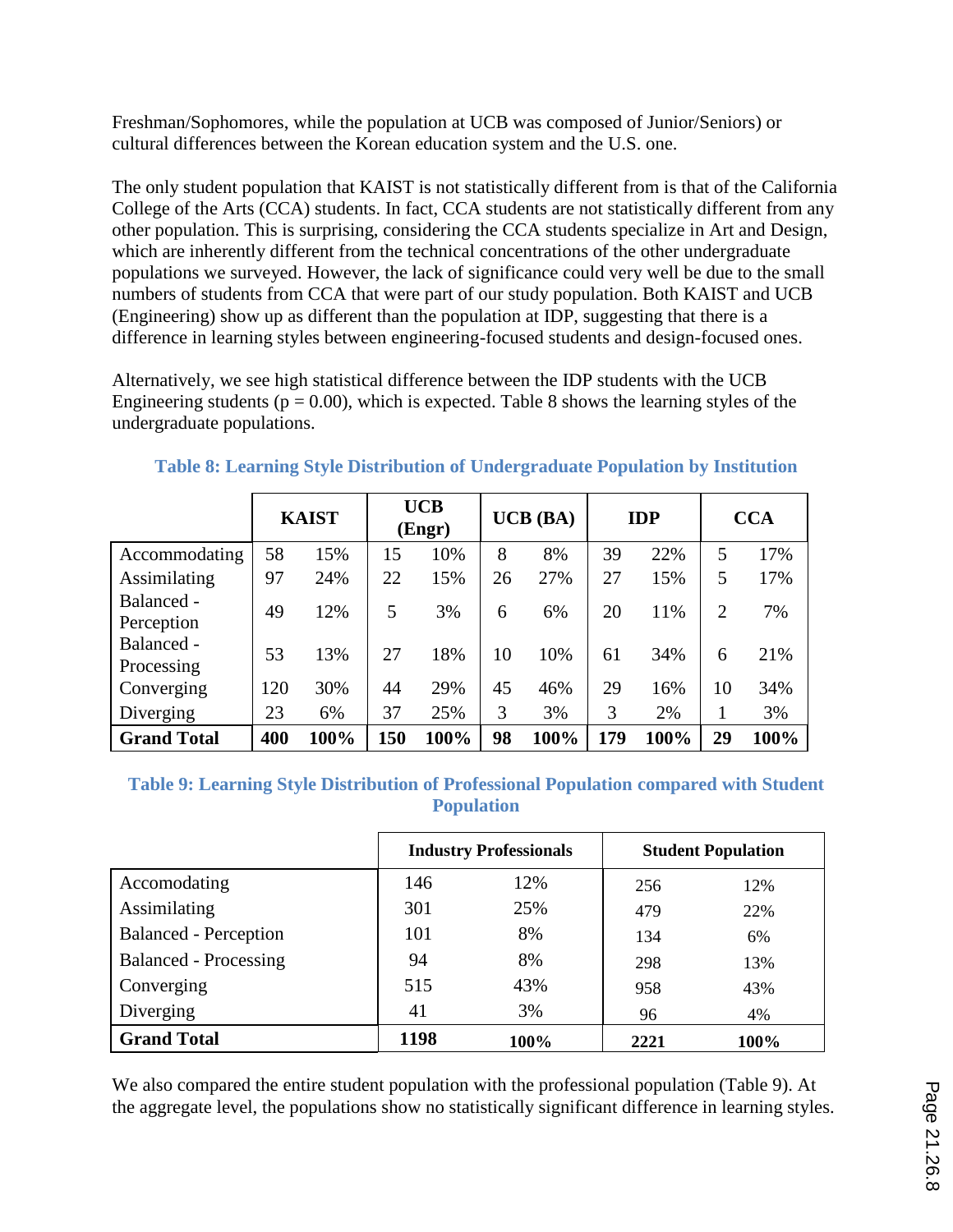However, the fact that the aggregate student population shows learning style differences between genders ( $p<0.05$ ) while the industry population does not ( $p = 0.09$ ) is interesting. This could be the result either of selection on the part of these organizations or of the effects of working in these organizations on the population. As Kolb suggests [25], learning styles can change over time and adapt to the environment in which the person is working. It is possible that the genderbased learning style differences are disappearing as the students adapt themselves to the learning approaches required in these organizations.

### **Comparison of Learning Styles by Ethnicity**

We also explored learning styles and ethnicities, but did not find statistical significance  $(p<0.05)$ in any of the populations from which we collected ethnicity information (Table 10). This is an intriguing result, as we did find significance when comparing the undergraduate population at a Korean university with the aggregate populations at U.S. universities. Perhaps this speaks to the culture that a person is raised in  $-$  the UCB student population is ethnically diverse but many are raised in American culture.

|                   | <b>Ethnicity</b>         | p-value     |
|-------------------|--------------------------|-------------|
|                   | Asian vs Non-Asian       | 0.36        |
| $\mathcal{D}$     | White vs Non-White       | 0.21        |
| $\mathbf{\Omega}$ | Hispanic vs Non-Hispanic | <u>ሰ ንዩ</u> |

## **Table 10: Learning Style Distribution by Ethnicity**

### **Discussion**

Previous research has shown that women and men have different learning styles [25, 26], with females more strongly represented in the divergent and accommodating styles than males [27]. Our study provides more nuanced insight into this general research. Although we indeed found that men and women in business school have statistically significant different styles, with more women who are accommodating and diverging learners, these differences did not show up in the engineering student population. This raises the interesting question of whether or not engineering education as presently configured either minimizes the importance of these learning styles, or teaches approaches that primarily leverage the assimilating and converging learning styles instead, thus potentially attracting more males than females to the profession particularly at the graduate level. This is a topic that deserves more research.

Perhaps more concerning is the lack of representation in our dataset of people with diverging learning styles. Those with a diverging learning style are good at seeing situations from multiple different perspectives. They are characterized as imaginative, able to take many perspectives, having broad cultural interests, information seeking and good at understanding people and recognizing problems [25]. Increasing interest in "customer-focused design" [3,4] suggests that design teams will need the abilities to be more sensitive to others, listen with an open mind, and imagine the implications of ambiguous situations, as those with diverging learning style do. This will have to come either from admitting more students with diverging learning styles, training them in diverging skills, or putting them on teams with divergers from other disciplines on the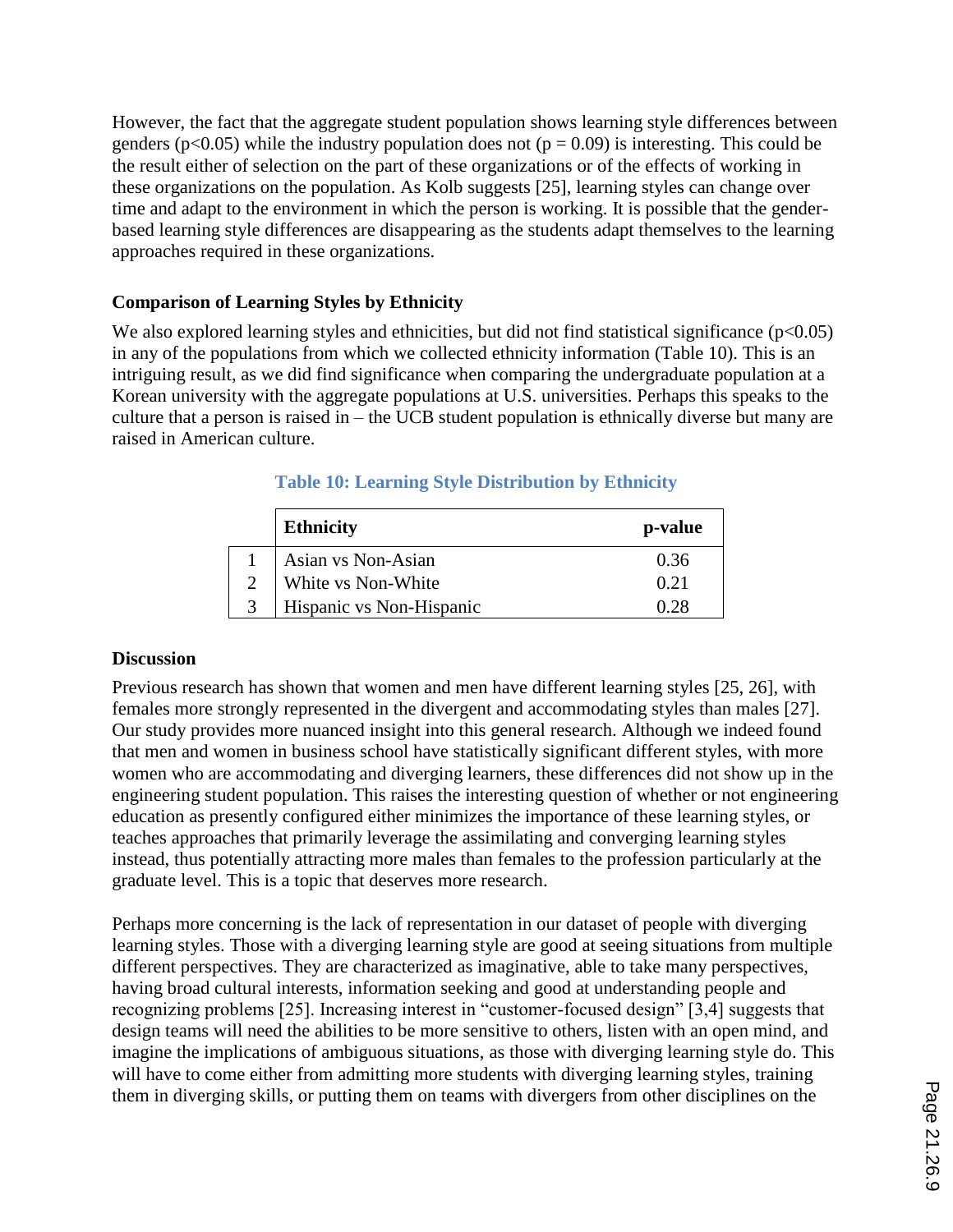campus. More research is needed to understand the broader implications of the lack of divergers in the student population on curriculum design.

Convergers are the dominant population in our study, across all sectors. Convergers are generally strongest at problem-solving and decision-making [12,23], and excel at taking standardized tests. They are good at finding practical applications for ideas and theories and at hypotheticaldeductive reasoning. In contrast with their counterpart abstract thinkers (those with the assimilating learning style), convergers are action oriented and focus on problem solving rather than problem framing. Unsurprisingly, in our previous study of undergraduate science and engineering students [15], convergers self-assessed their analytical skills to be the strongest among all other skills. For example, we found that students with the converging learning style self-scored high in their ability to "analyze and interpret data" ( $p=0.001$ ). Assimilators, on the other hand, self-assessed their skills in data processing and analysis much higher [15].

This dominance of convergers raises yet another set of questions about how and what is taught in the engineering and business disciplines. In the increasingly complex world graduates will face, it is possible that they will need to be able to both frame and solve problems. This suggests in turn that there be more focus in school on having students take on the framing of complex problems before they are asked to solve them. Again, this requires additional research to understand the extent to which students are asked to do problem framing today, and how well they are equipped to do so, and into where their converging learning styles are first developed.

Our dataset also raises questions of pedagogy. Schaller et al. [22] found that different Kolb learners have statistically different preferences in learning activities. Assimilators prefer selfdirected learning with "multimedia content in a topical or thematic structure". Convergers prefer activities that "involve analysis and deductive reasoning to reach a logical conclusion". Accommodators prefer "role-playing activities that allowed users to adopt a persona and interact with characters" as well as "open-ended inquiry and experimentation, with a personal creation as the product of the experience" [22]. Divergers, however, preferred discussion activities that allowed communication among users and subject experts. These empathic skills found in both divergers and accommodators are considered critical in human-centered design and user research [4]. The presence of different learning styles, particularly across genders, suggests that pedagogy accommodate different approaches, both as directed at individuals and at teams. Once again, this suggests the need for additional research. Are the pedagogical approaches used in the institutions in this study drawing different learning styles? Or are they changing students in the program to adopt different learning styles than the ones with which they entered? The striking difference between the KAIST student population and the others most starkly raises these questions.

While our research suggests that education may need to adapt to different learning styles, and doing so by gender may be relevant, it does not suggest that differentiating education by ethnicity is important.

Finally, our examination of the industry population did not reveal any statistical significance in learning styles across gender. The disappearance of the difference from the student population to the industry population is intriguing. For future research, it would be interesting to examine the industry population by the disciplines from which the participants came (e.g. Business,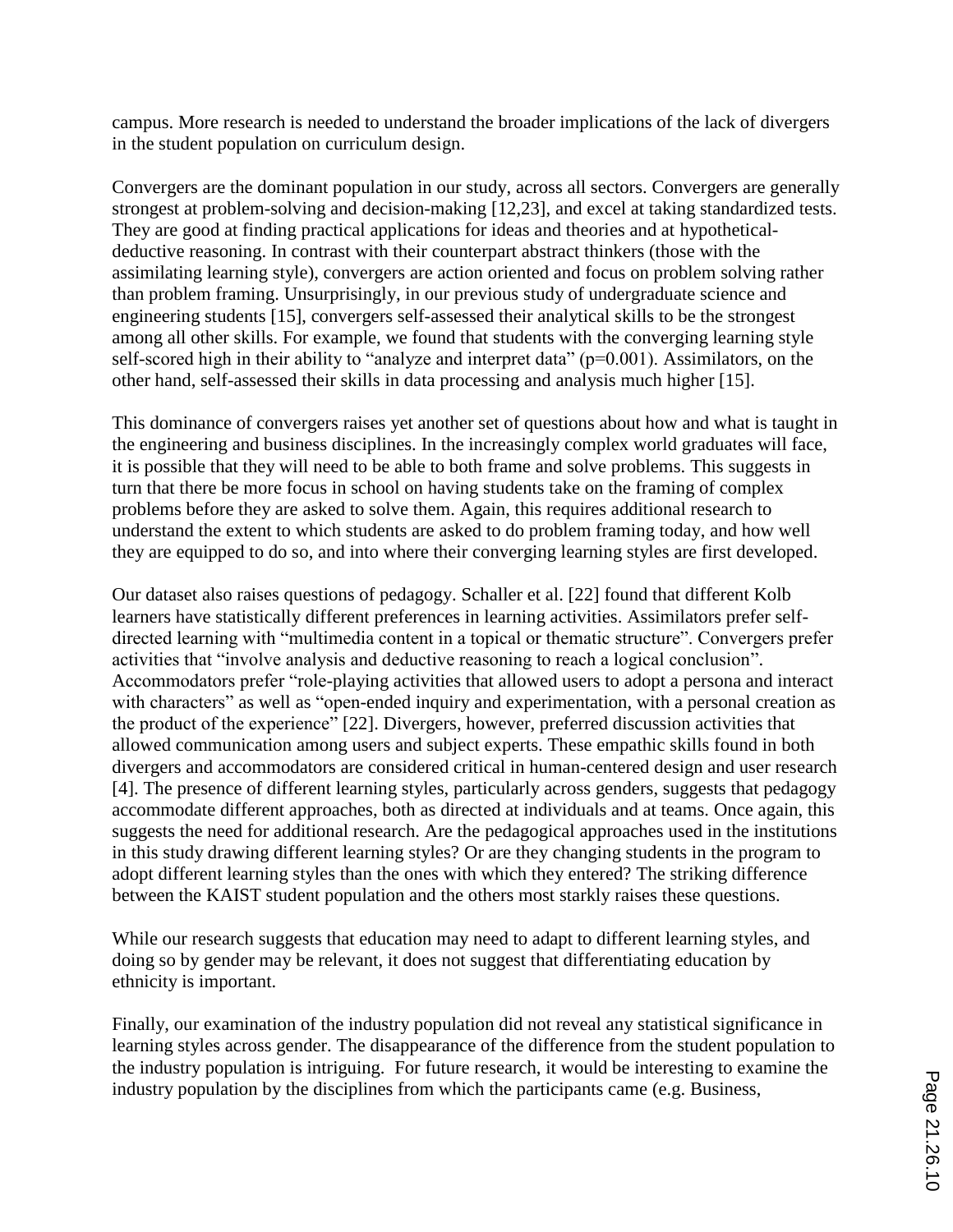Engineering) to compare with the student population and observe any changes between academia and real world. Where changes occur, it would be worthwhile to study whether they are happening as a result of selection bias, or by training within the companies themselves.

**References** 

- 1.ABET, Criteria for Accrediting Engineering Programs, Baltimore, Md.: Engineering Accreditation Commission, http://abet.org/, accessed on Jan. 20, 2011.
- 2.ABEEK, Accreditation Criteria for Engineering Education in Korea, http://www.abeek.or.kr/htmls\_kr/en/index.jsp, accessed Jan. 20, 2011.
- 3.Adams, R., J. Turns, C. Atman (2003). Educating effective engineering designers: the role of reflective practice, *Design Studies*, 24 (3), 275-294.
- 4.Beckman, S. L., & Barry, M. (2007). Innovation as a Learning Process: Embedding Design Thinking. *California Management Review , 50* (1), 25-56.
- 5.Chang, S. (2004). "Science and Engineering Education in Korea," *Educating the Engineer for the 21st Century*, Proceedings of the 3rd Workshop on Global Engineering Education, 2004, Part III, 91-96, DOI: 10.1007/0-306-48394-7\_11.
- 6.Costa, P.T.,Jr., McCrae, R.R. (1992). *Revised NEO Personality Inventory (NEO-PI-R) and NEO Five-Factor Inventory (NEO-FFI) professional manual.* Odessa, FL: Psychological Assessment Resources.
- 7.Digman, J.M. (1990). Personality structure: Emergence of the five-factor model. *Annual Review of Psychology* 41, 417–440.
- 8.Felder, R.M. and R. Brent (2003). "Designing and Teaching Courses to Satisfy the ABET Engineering Criteria," *Journal of Engineering Education*, 92 (1), pp. 7-25, 2003.
- 9.Felder, R.M*. Index of Learning Styles,* http://www.ncsu.edu/felder-public/ILSpage.html, http://www.engr.ncsu.edu/learningstyles/ilsweb.html
- 10. Felder, R.M., Silverman, L. (1988). Learning and Teaching Styles. *Engineering Education* 78 (7), 674-681.
- 11. Herrmann, N. (1990). *The Creative Brain.* Lake Lure, North Carolina: Brain Books.
- 12. Kayes, Anna B., Kayes, D. Christopher, Kolb, David A. (2005). Experiential Learning in Teams. *Simulation & Gaming*, 36.
- 13. Kolb, D. A. (1984). *Experiential Learning: Experience as the Source of Learning and Development.* New Jersey, USA: Prentice-Hall.
- 14. Kolb, A.Y. and Kolb, D.A. (2005). *The Kolb Learning Style Inventory—Version 3.1, 2005 Technical Specifications*, HayGroup.
- 15. Lau, K., M.K. Thompson and A.M. Agogino, "A Cross-National Investigation of Confidence in ABET Skills and Kolb Learning Styles: Korea and the United States", Proceedings of the ASEE Annual Conference 2011,
- 16. Lumsdaine, M. and Lumsdaine, E. (1995). Thinking Preferences of Engineering Students: Implications for Curriculum Restructuring, *Journal of Engineering Education,*  84 (2), 193-204*.*
- 17. National Academies (2010). *Rising Above the Gathering Storm, Revisited: Rapidly Approaching Category 5*, National Academies Press.
- 18. National Academy of Engineering (2004). *The Engineer of 2020: Visions of Engineering in the New Century*, National Academy Press.
- 19. National Academy of Engineering (2005). *Educating the Engineer of 2020: Adapting*